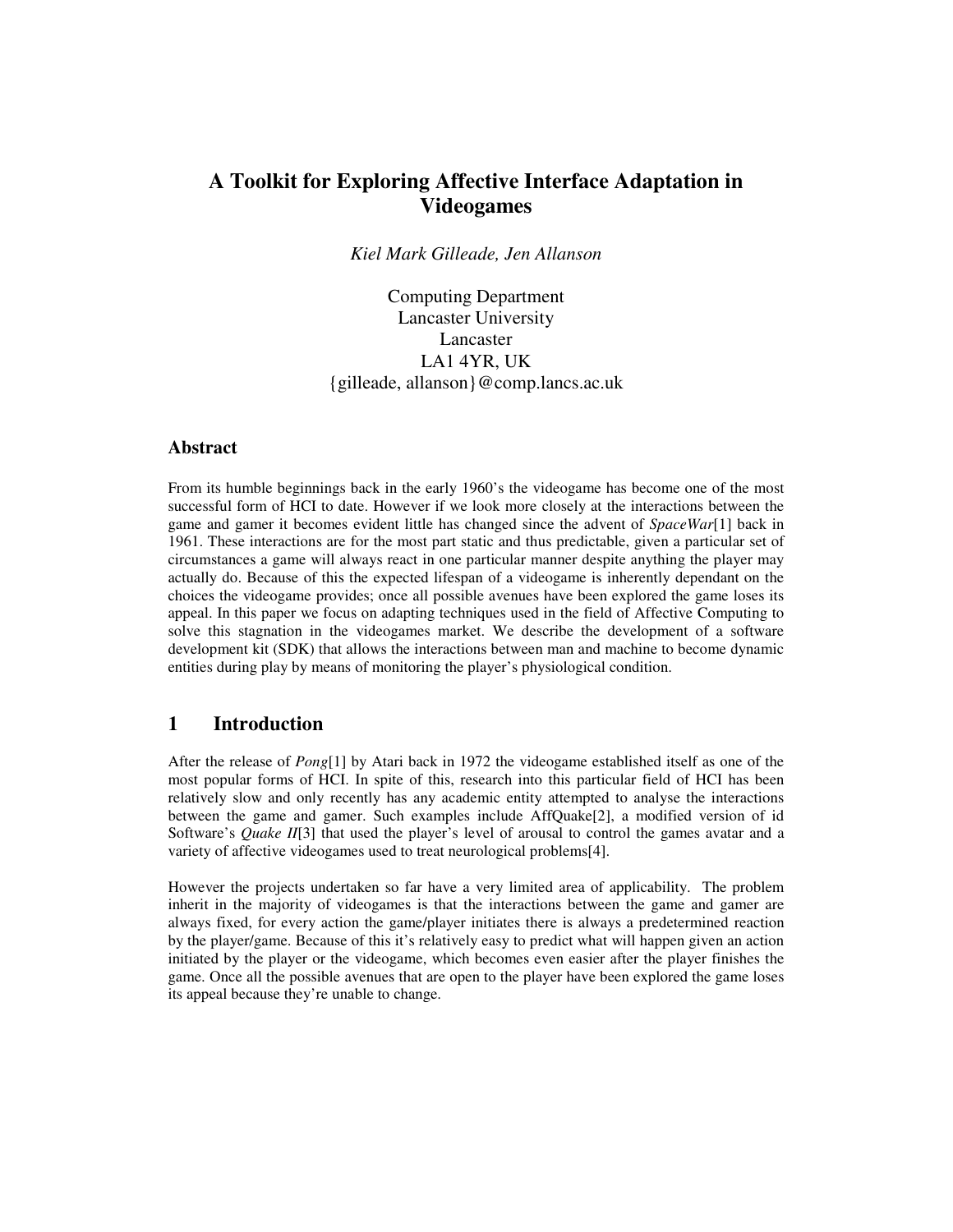#### *1.1 Interactions as a Dynamic Entity*

In order to rectify this problem we believe a videogame must be capable of dynamically changing the ways in which it reacts to the player's presence in the gaming environment. One approach to achieving this is by using the psychological status of the player as a point of reference. Therefore when the player's state of mind changes so do the interactions between the game and the gamer, thus preventing the player from accurately predicting what a given action or reaction will bring about in the videogame. Our premise for the work described here is that by using the player's psychological status, as governed by their level of arousal, to control how the gaming environment reacts to the player's presence, the videogame can become affective. This should in turn enhance the game's appeal and potentially increase its overall life span.

## **2 Developing an Affective Videogame**

To put this theory to the test we decided to carry out some preliminary investigations with a view to creating a SDK that could be used by games developers to create affective videogames.

### *2.1 Suitable Genres*

Phase 1 of this project involved the study of the relationships governing the interactions between game and gamer in order to decide which genre of videogame would be suitable for affective interface adaptation. We investigated several of the most common 1 genres of videogame including action, adventure, analytical (puzzle and strategy), role playing games (RPG), simulation and sports and concluded that only those genres which already required a high level of involvement on the player's part would be suitable for this project.

The reasoning behind this is that when developing an affective application of this type we are trying to enhance the interactions that already exist between man and machine, we cannot overtly change the pace of these interactions otherwise we change the nature of the system the user interacts with. And only those genres that require a high level of interaction (player is inundated with objects of interest) are going to be able to invoke a psychological response (whether positive or negative) that we can use to manipulate the gaming environment with.

Suitable genres for incorporation include both the action and adventure genres. Due to their reliance on bombarding the player with a wealth of events which require the player's full and undivided attention in order to prevent failure e.g. a wave of ravaging monsters. The sport genre was also incorporated because the majority of real world sports are highly physical, which is a quality that is inherited by their video game counterparts and as such they operate much like action games. Only the puzzle side of the analytical genre was chosen for incorporation because in the majority of cases with games such as *Tetris*[5] the player needs to respond in rapid succession in order to win. Strategy games like *StarCraft*[6] are often long winded and actions whether initiated by the computer or the player can sometimes take several hours to execute e.g. building a suitable sized force to storm the enemies' base. Because of this the player's level of arousal is unlikely to change by any significant value if at all for the duration of play. The same goes for RPG and simulation games, the level of interaction is often so slow an emotional response is unlikely to occur. Hence such genres are not suitable for incorporation into our programming platform.

<sup>&</sup>lt;sup>1</sup> Hybrid genres were not analysed e.g. survival-horror.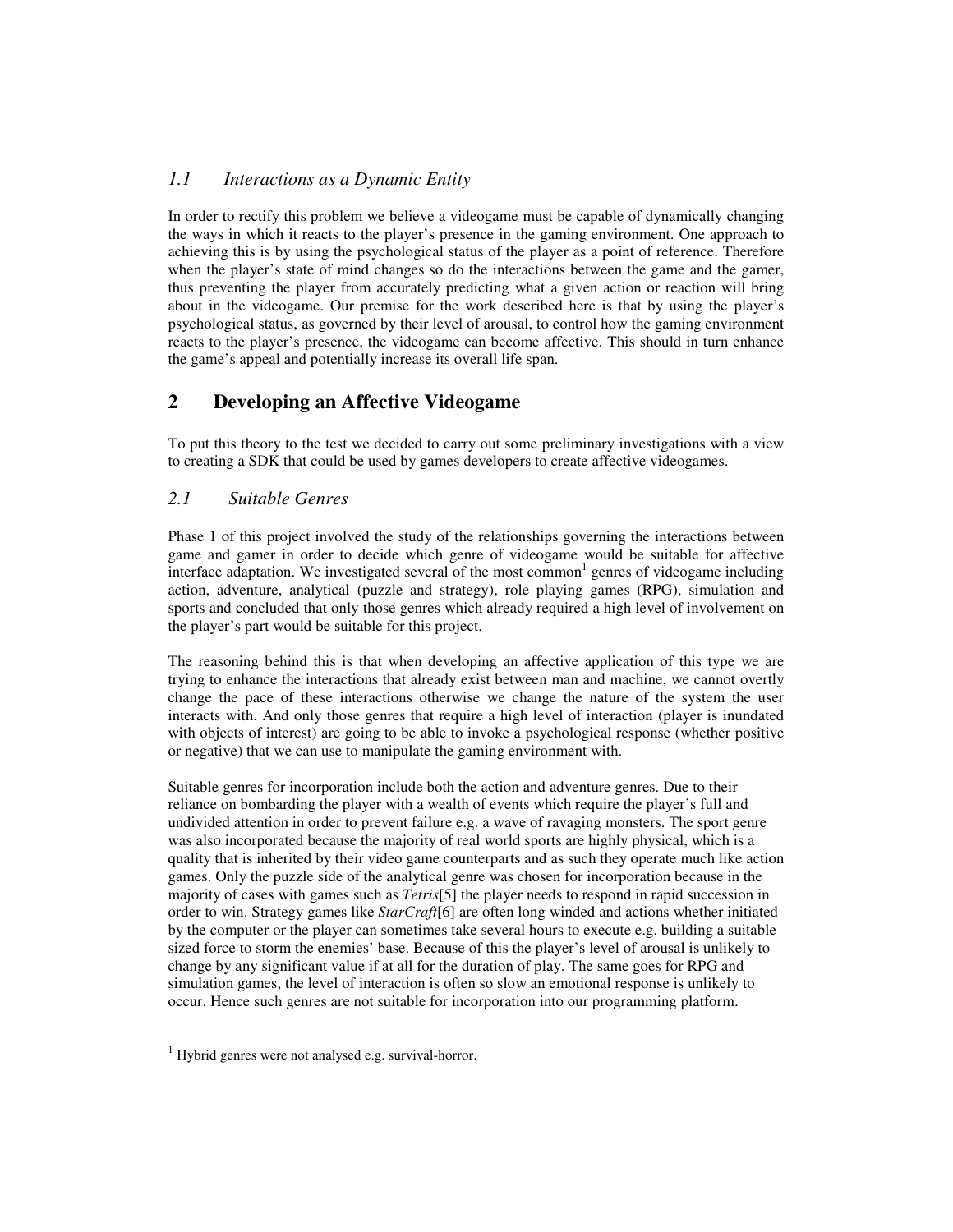Using this information we decided to build an affective programming platform for the following videogame genres, action, adventure, puzzle, and sports.

#### *2.2 Manipulating the Gaming Environment*

Phase 2 of this project involved the identification and isolation of the chosen genres' mutable gaming components. Each component must be capable of being manipulated within the context of the videogame so not to make the player overtly aware any change has been made when one is instrumented. For example a game cannot simply change the stage the player is interacting with because of the way they reacted, as that would spoil the games continuity. However the games difficulty settings could be changed because the resultant effect would blend more transparently within the context of the videogame. An investigation into the chosen genres revealed the following exploitable gaming components to be:

- *Difficulty:* controls the games difficulty setting.
- *Story:* controls the strength of the drama involved in the story line.
- *Music:* controls the music tempo and style.

With these components identified we could begin to develop counter responses to the changes in the player's emotional state.

#### *2.3 Responding to Change*

With the identification of the components mentioned above we could move onto phase 3, deciding how we were going to respond to the changes in the players psychological condition during play.

To begin with we needed to decide on how the player's psychological status would be assessed. Videogame developers are often forced to push the hardware their games are run on to the very limit in order to stay competitive. Therefore a complex analysis of the players bio signs in order to assess there psychological condition is not a possibility. Consequently we decided to opt for a simple class based psychological assessment. A physiological aspect (heartbeat rate) of the player is grouped into several classes; where each class represents a different psychological state the player is in. The supported states were as follows, bored (negative state, decreased heart rate), tired, content, excited and ecstatic (positive state, increased heart rate). When the player enters a given class a new set of interactions (unique to that class) will take place in order to prevent the game from losing its appeal. For each class present we allocated a selection of environment changes the game would be able to implement based upon the components it is allowed to manipulate.

With that aside we had to formulate how the gaming experience was going to be enhanced given the player's current psychological state and by how much. In order to do this we needed to take into account what we wanted the game to do given a positive or negative reaction by the player. When the player responds negatively (decreased heart rate) it is reasonable to assume that the player is dissatisfied with the current state of play. Play would therefore need to be invigorated in order to encourage the gamer to play a more active role in the game. This can be achieved by increasing the game's difficulty and overall tempo, as the resultant effect would require the player to interact more with the game in order to remain in play. When the player is responding positively (increased heart rate) to the game we need to retain the current level of interaction to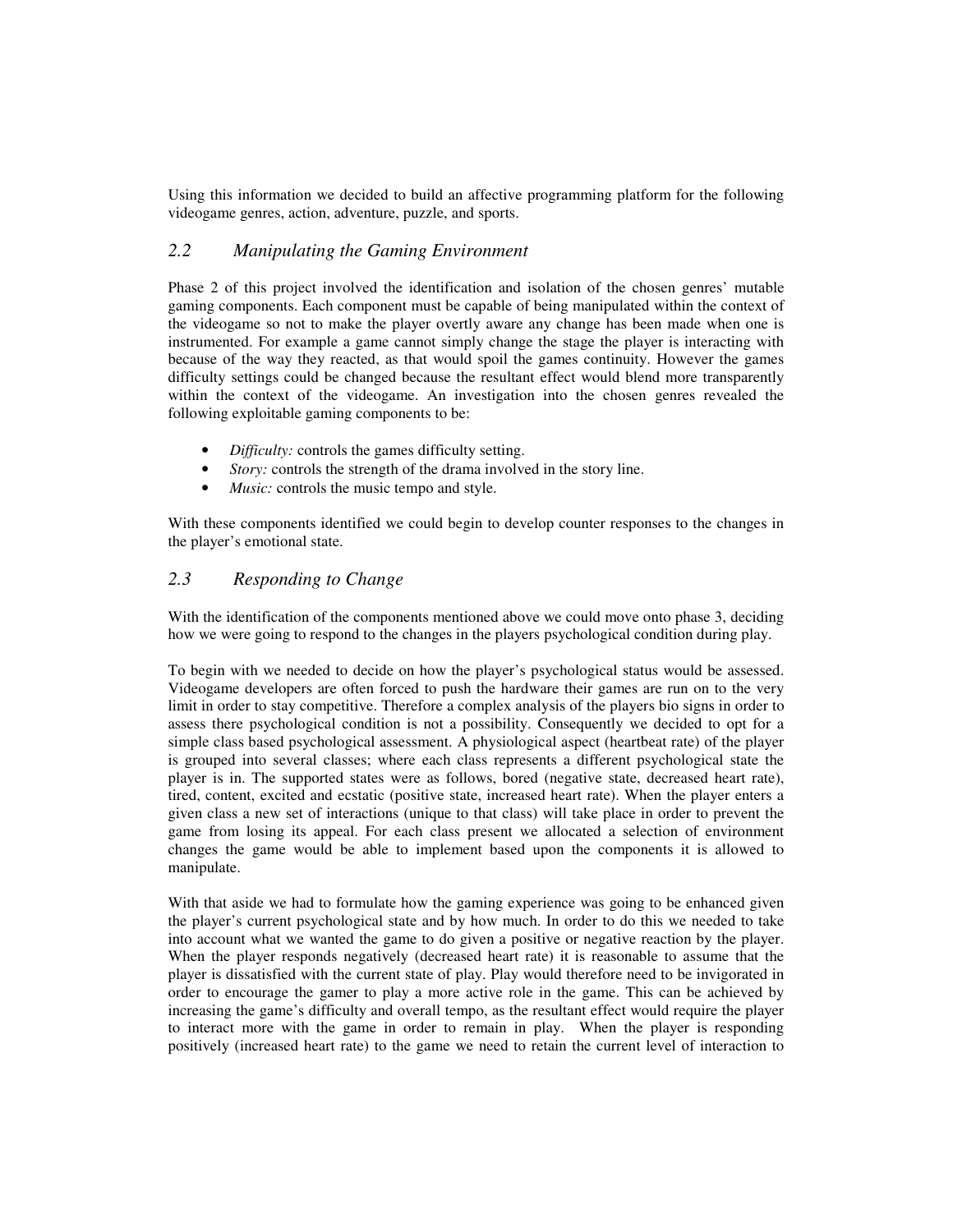appease the player but we must not over stimulate the player otherwise they may burn out. Therefore during this period we need to increase the level of variety in the gaming environment and slow the overall tempo of the game down using the components available. This can be achieved by changing the games music style, enemy variation and AI capabilities. The scale of the environment change would depend on the degree the player is feeling in either direction e.g. if they're only slightly bored with the current state of play the game tempo is only slightly increased.

## **3 Implementation and Results**

Based upon this analysis we created a software development kit (SDK) for prototyping affective videogames, which we call the Intelligent<sup>2</sup> Gaming System (IGS)[7]. An electrocardiograph (ECG) is employed to assess a player's psychological status. ECG data can be streamed in real time to a prototype videogame developed using the SDK.

In our experimental set up we provided 31 pre-determined game responses to a range of psychological states we envisaged a player might experience during game play for an action-based videogame. Our prototype videogame required the elimination of multiple targets within a set time frame; failure to destroy a target before it escaped the player's field of view would result in the player's health being depleted and eventually death.

The initial evaluation was undertaken by a group of 8 people (2 female, 6 male) aged between 21 and 38. Of the 8, 6 frequently played videogames and 5 of these indicated that they preferred playing action games to any other game genre. For each player a resting baseline ECG measurement was taken. From the baseline we calculated the boundary conditions for each psychological state (bored, tired, etc). This data was then used by the IGS-enabled affective version of the same action game. Within these boundaries streaming ECG data from the player caused the game play to change.

Rather than carrying out an analysis of arousal statistics we wanted to focus on the *subjective* experience. Consequently, for this preliminary study we provided a questionnaire in order to ascertain whether subjects preferred the affective version of the game to the control version (nonaffective). All 8 volunteers indicated that they did. In addition the 6 serious gamers indicated that they felt the games life span would be improved by affective means. Of the remaining 2 subjects one was unsure and the other believed it wouldn't affect the games life span directly.

### **4 Conclusions and the Future**

Through the pilot study described we have demonstrated the principle of affective gaming. We have chosen to do this by providing a platform for the prototyping of ECG-responsive videogames. The responses of our small group of volunteers to an affective adventure game indicate the potentially compelling affect of such adaptive technologies. In addition the gamers among our group agreed with our assertion that this technology has the potential to extend the life span of the game.

The IGS programming platform is still at a developmental stage and we can expect it to be some time yet before the videogame industry is likely to take notice of the benefits of affective videogames. This paper has shown that although there is evidence suggesting affective interface

 $2$  Machine intelligence can be characterised as the ability to react in light of ongoing events.